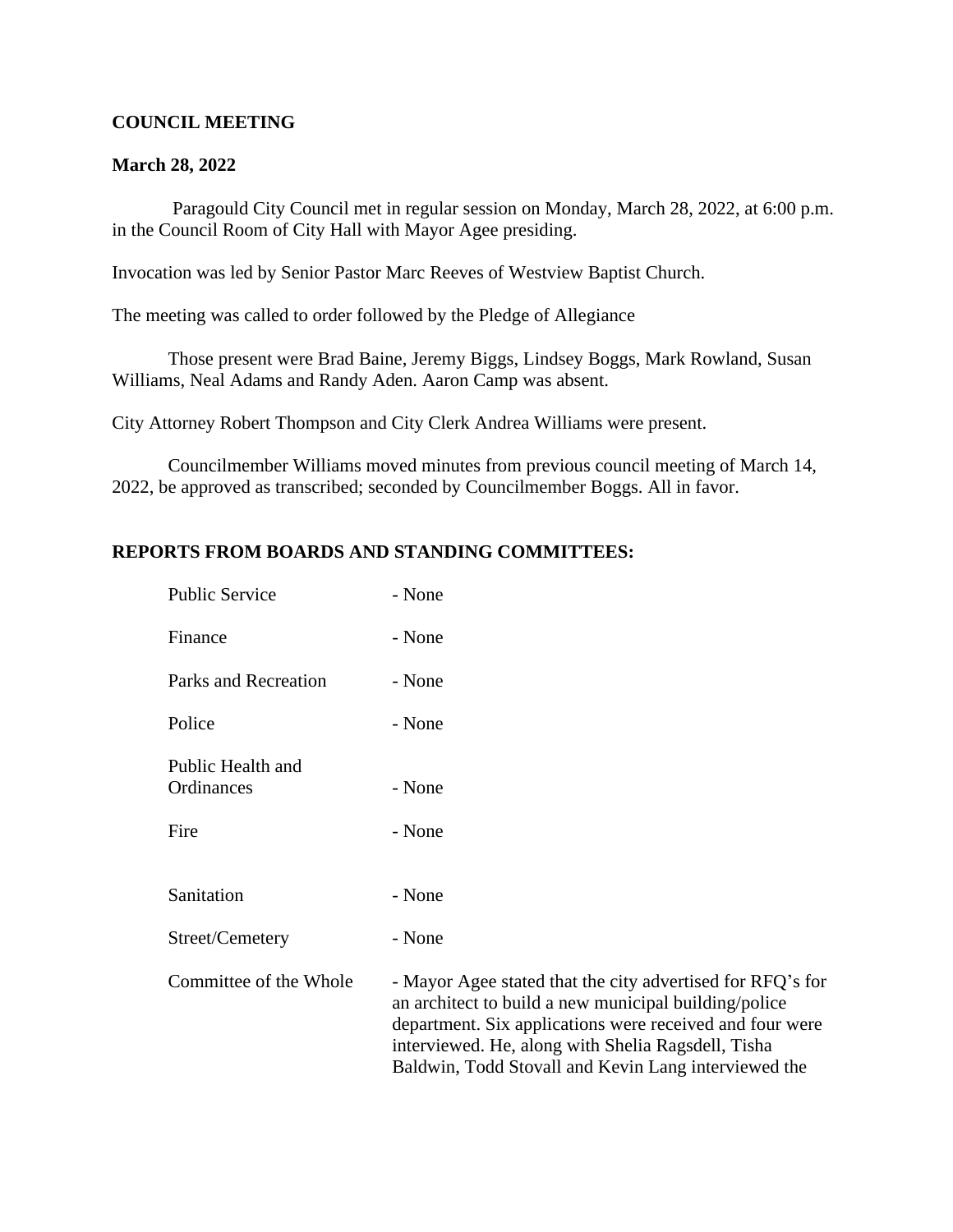applicants and unanimously picked Lewis, Elliott, Mcmorran, Vaden of Little Rock.

Architect Steve Elliott with Lewis, Elliott, Mcmorran, Vaden of Little Rock came before the committee to discuss the difference in a General Contractor(GC) and a Construction Manager (CM).

Mr. Elliott explained that with a GC bids are taken and usually the low bid is excepted. In that bid the GC figures in items, such as rain delays, that may not be used but are still paid for.

A CM has a set fee and works with the subcontractors to insure a guarantee of the maximum cost of each item, such as painters, plumbers, electricians, etc. This will save the city money by not paying for items that we do not receive.

Motion was made by Councilmember Rowland to use a Construction Manager for the municipal building/police department project; seconded by Councilmember Aden.

Roll Call: Baine, yes; Biggs, yes; Boggs, yes; Rowland, yes; Williams, yes; Adams, yes; and Aden, yes. Motion carried seven to zero. Advertisements will be ran to hire a Construction Manager.

### **UNFINISHED BUSINESS:**

None

### **NEW BUSINESS:**

### **ITEM #1**

## **A RESOLUTION TO AUTHORIZE CLOSING AND USE OF CERTAIN STREETS – DOWNTOWN AFTER HOURS**

Motion made that the resolution be offered by event, location, date and times by Councilmember Biggs; seconded by Councilmember Rowland.

Roll call: Baine, yes; Biggs, yes; Boggs, yes; Rowland, yes; Williams, yes; Adams, yes; and Aden, yes,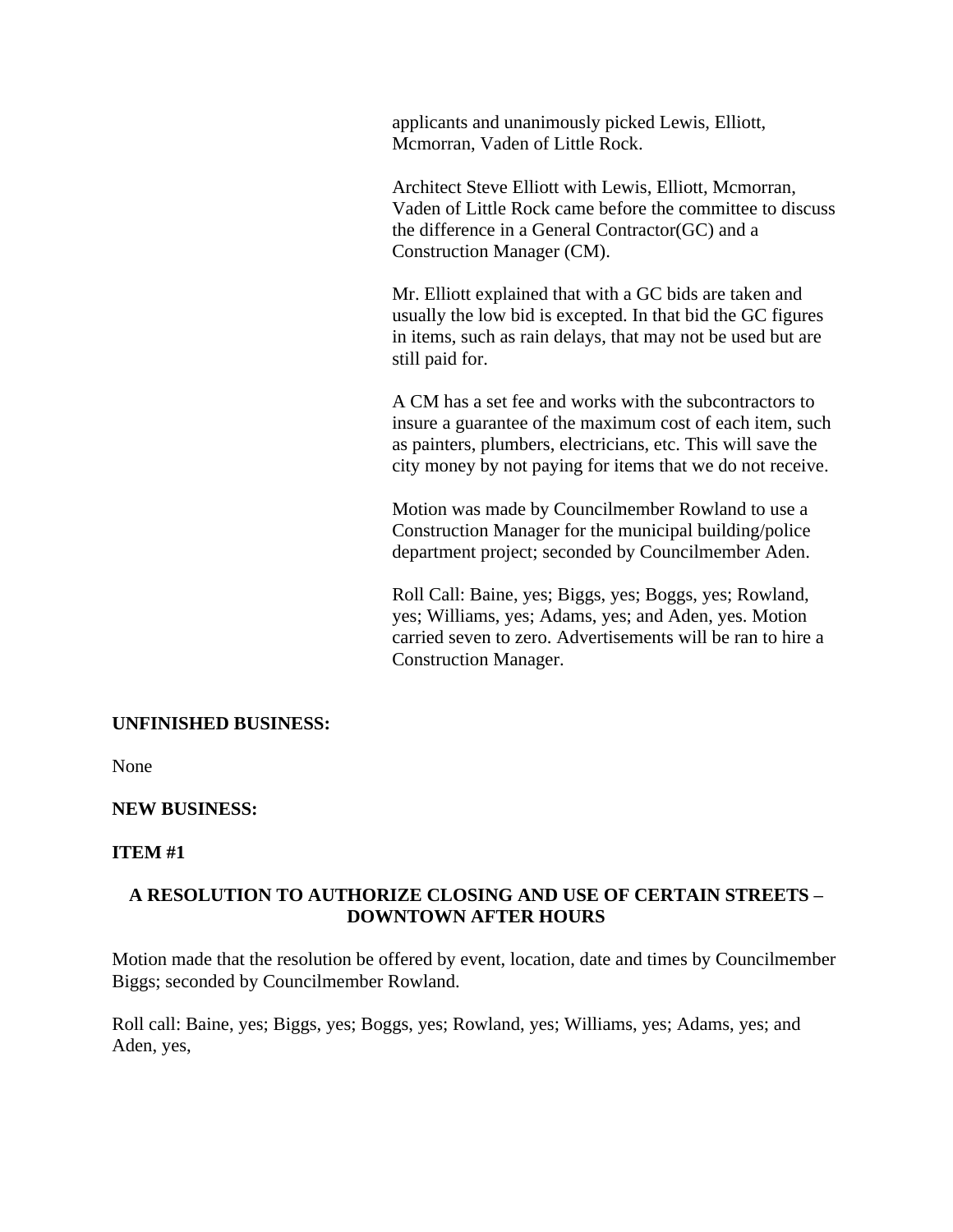Main Street Paragould Director, Miranda Reynolds, was present to address the council. Mayor Agee stated that this is a yearly event hosted by Main Street Paragould.

Motion made that the resolution be adopted by Councilmember Biggs; seconded by Councilmember Adams.

Roll call: Baine, yes; Biggs, yes; Boggs, yes; Rowland, yes; Williams, yes; Adams, yes; and Aden, yes. Motion carried seven to zero. Resolution adopted. (Resolution No. 2022-19)

# **ITEM #2**

# **A RESOLUTION TO AUTHORIZE CLOSING AND USE OF CERTAIN STREETS – 2022 ART AND STROLL**

Motion made that the resolution be offered by event, location, date and times by Councilmember Biggs; seconded by Councilmember Rowland.

Roll call: Baine, yes; Biggs, yes; Boggs, yes; Rowland, yes; Williams, yes; Adams, yes; and Aden, yes,

Main Street Paragould Director, Miranda Reynolds, was present to address the council. Mayor Agee stated that this is a yearly event hosted by Main Street Paragould.

Motion made that the resolution be adopted by Councilmember Biggs; seconded by Councilmember Adams.

Roll call: Baine, yes; Biggs, yes; Boggs, yes; Rowland, yes; Williams, yes; Adams, yes; and Aden, yes. Motion carried seven to zero. Resolution adopted. (Resolution No. 2022-20)

# **ITEM #3**

# **A RESOLUTION TO AUTHORIZE CLOSING AND USE OF CERTAIN STREETS – PARAGOULD FARMERS MARKET**

Motion made that the resolution be offered by event, location, date and times by Councilmember Biggs; seconded by Councilmember Rowland.

Roll call: Baine, yes; Biggs, yes; Boggs, yes; Rowland, yes; Williams, yes; Adams, yes; and Aden, yes,

Main Street Paragould Director, Miranda Reynolds, was present to address the council. Mayor Agee stated that this is a yearly event hosted by Main Street Paragould.

Motion made that the resolution be adopted by Councilmember Biggs; seconded by Councilmember Adams.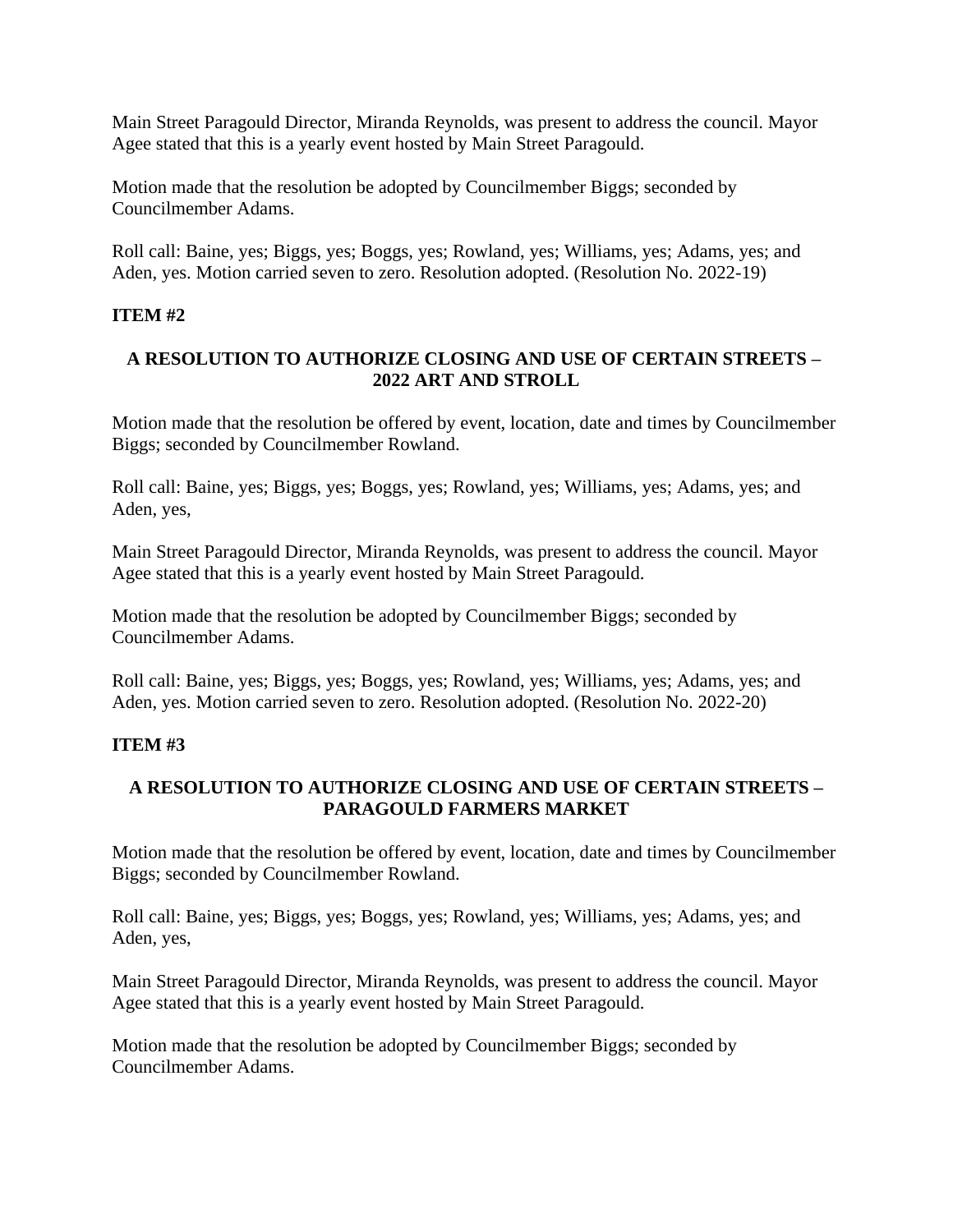Roll call: Baine, yes; Biggs, yes; Boggs, yes; Rowland, yes; Williams, yes; Adams, yes; and Aden, yes. Motion carried seven to zero. Resolution adopted. (Resolution No. 2022-21)

### **ITEM #4**

# **A RESOLUTION EXPRESSING THE WILLINGNESS OF THE CITY OF PARAGOULD, ARKANSAS TO UTILIZE U.S. DEPARTMENT OF TRANSPORTATION NATIONAL INFRASTRUCTURE FUNDS FOR THE REBUILDING AMERICA INFRASTRUCTURE WITH SUSTAINABLITY AND EQUITY (RAISE) GRANTS**

Motion made that the resolution be offered by Councilmember Williams; seconded by Councilmember Rowland.

Roll call: Baine, yes; Biggs, yes; Boggs, yes; Rowland, yes; Williams, yes; Adams, yes; and Aden, yes.

Mayor Agee stated this grant was previously known as the "TIGER" grant. It is an 80/20 grant that will be a city/county partnership to continue the Eight Mile Trail project from South Rockingchair Road to Crowley's Ridge State Park at Walcott. The cost from South Rockingchair to the city limits is approximately \$1 million. The city's portion would be approximately \$200,000.

Motion made that the resolution be adopted by Councilmember Baine; seconded by Councilmember Adams.

Roll call: Baine, yes; Biggs, yes; Boggs, yes; Rowland, yes; Williams, yes; Adams, yes; and Aden, yes. Motion carried seven to zero. Resolution adopted. (Resolution No. 2022-22)

# **ITEM #5**

# **A RESOLUTION AUTHORIZING THE EXECUTION OF AN AGREEMENT FOR ROADWAY DATA, INVENTORY MANAGEMENT SOFTWARE AND RELATED EQUIPMENT; AND FOR OTHER PURPOSES**

Motion made that the ordinance be offered by Councilmember Biggs; seconded by Councilmember Williams.

Roll call: Baine, yes; Biggs, yes; Boggs, yes; Rowland, yes; Williams, yes; Adams, yes; and Aden, yes.

Mayor Agee explained that this contract is with RMT for software and equipment to monitor and grade the streets in Paragould. The equipment will be attached to city and Paragould Light Water and Cable vehicles to get as much detail about the road conditions as possible. This will allow the street department to work on the streets that need the most attention first. This contract is \$33,600 with a four-year option.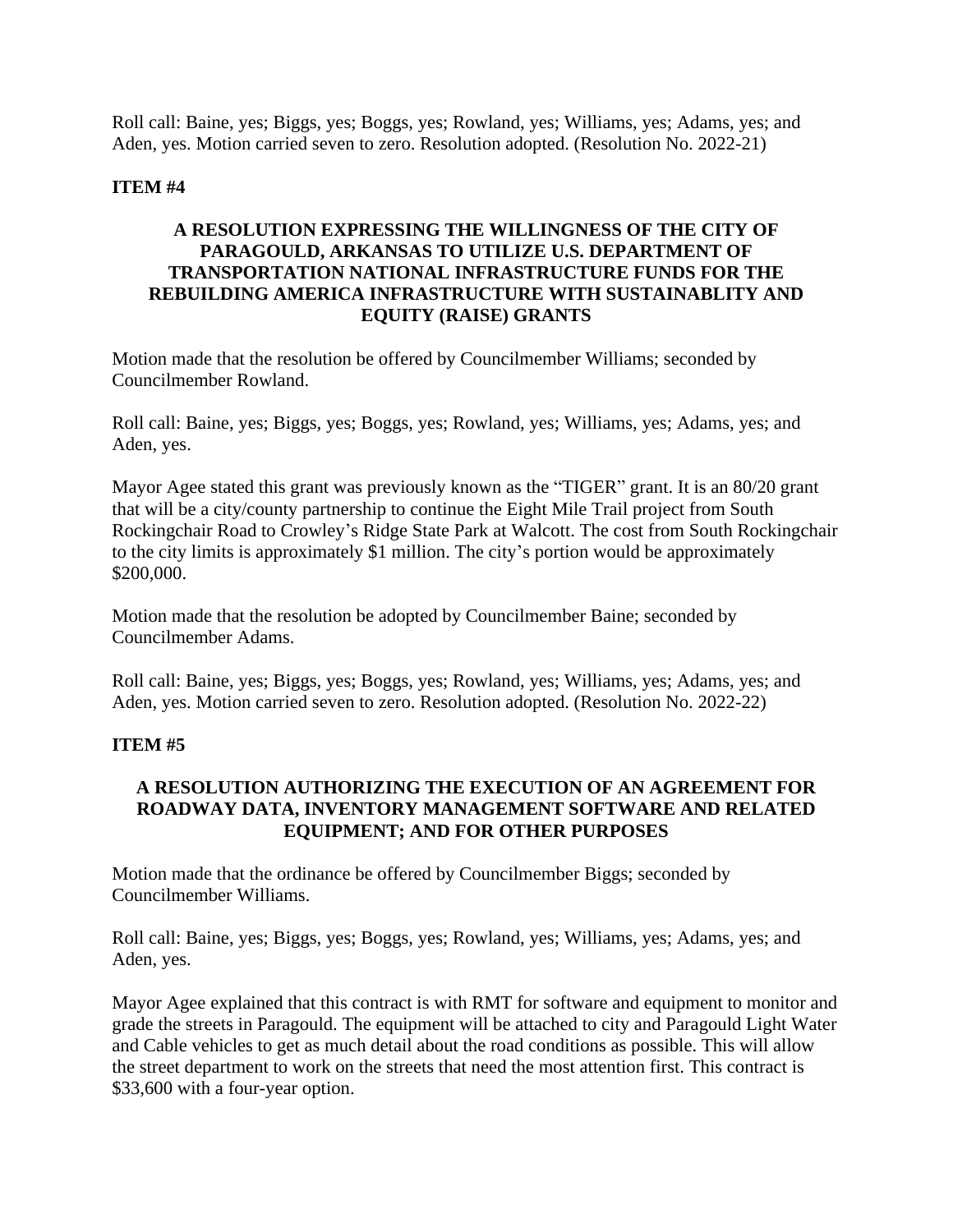Motion made that the resolution be adopted by Councilmember Baine; seconded by Councilmember Williams.

Roll call: Baine, yes; Biggs, yes; Boggs, yes; Rowland, yes; Williams, yes; Adams, yes; and Aden, yes. Motion carried seven to zero. Resolution adopted. (Resolution No. 2022-23)

### **ITEM #6**

# **A RESOLUTION TO DECLARE A BUILDING AND/OR STRUCTURE WITHIN THE CORPORATE LIMITS OF THE CITY OF PARAGOULD, ARKANSAS A NUISANCE IN ACCORDANCE WITH THE CITY CODE OF ORDINANCES, CHAPTER 10, ARTICLE VIII. CONDEMNATION OF BUILDING SEC. 10-240 THROUGH 10-247 – PROPERTY LOCATED AT 408 BARD ROAD**

Motion made that the resolution be offered by title, name, address, and legal description only make by Councilmember Rowland; seconded by Councilmember Adams.

Roll call: Baine, yes; Biggs, yes; Boggs, yes; Rowland, yes; Williams, yes; Adams, yes; and Aden, yes.

Code Enforcement Officer, J.D. Stephenson, was present and provided the council with documentation and photographs of the property. No one appeared in opposition.

Motion made that the resolution be adopted by Councilmember Williams; seconded by Councilmember Adams.

Roll call: Baine, yes; Biggs, yes; Boggs, yes; Rowland, yes; Williams, yes; Adams, yes; and Aden, yes. Motion carried seven to zero. Resolution adopted. (Resolution No. 2022-24)

### **ITEM #7**

# **A RESOLUTION TO DECLARE A BUILDING AND/OR STRUCTURE WITHIN THE CORPORATE LIMITS OF THE CITY OF PARAGOULD, ARKANSAS A NUISANCE IN ACCORDANCE WITH THE CITY CODE OF ORDINANCES, CHAPTER 10, ARTICLE VIII. CONDEMNATION OF BUILDING SEC. 10-240 THROUGH 10-247 – PROPERTY LOCATED AT 704 NORTH 4TH STREET**

Motion made that the resolution be offered by title, name, address, and legal description only make by Councilmember Rowland; seconded by Councilmember Adams.

Roll call: Baine, yes; Biggs, yes; Boggs, yes; Rowland, yes; Williams, yes; Adams, yes; and Aden, yes.